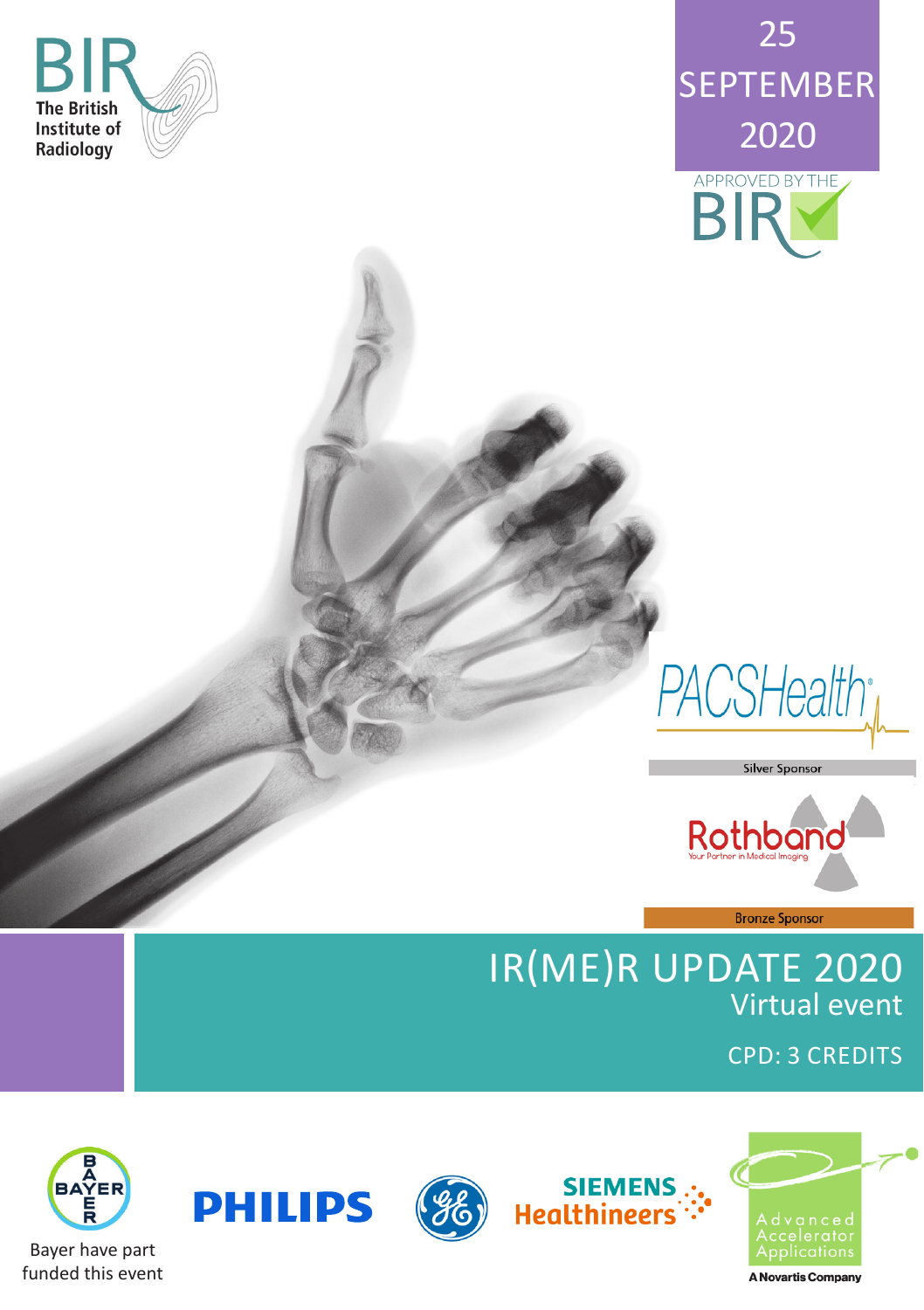### IR(ME)R UPDATE 2020

Building on the success of previous BIR IR(ME)R updates, this half-day virtual event aims to provide an invaluable multi-disciplinary forum to hear about current practice and the direction of flow of IR(ME)R. You will learn about the new guidance on diagnostic and therapeutic aspects of the regulations – if you don't know what they are – register and find out!

It provides the opportunity to consider the issues that came out of planning for COVID-19 (both from and RPA and radiographer's perspective) and what happens when our inspectors are inspected.

### Educational aim:

To provide information on the changing shape of IRMER and how it is to be applied in practice; including an opportunity to discuss the wider sphere of influence and involvement of IRMER

## Sign up

Create your free MyBIR portal to register onto the event and make sure to opt in for our educational emails. If you have already created a MyBIR portal, make sure you have your opt in preferences set to ensure you receive our educational emails and updates to keep informed about the latest information and free COVID-19 resources.

### Sponsor

If you are interested in sponsoring this virtual event please email:

conference@bir.org.uk

For more information on sponsorship packages, please visit our website

https://bit.ly/birsponsorship

## Join us

Join the BIR today to benefit from reduced delegate rates for our events.

For membership information visit: www.bir.org.uk/join-us

## Follow us

Follow us on social media including Twitter, Facebook and LinkedIn

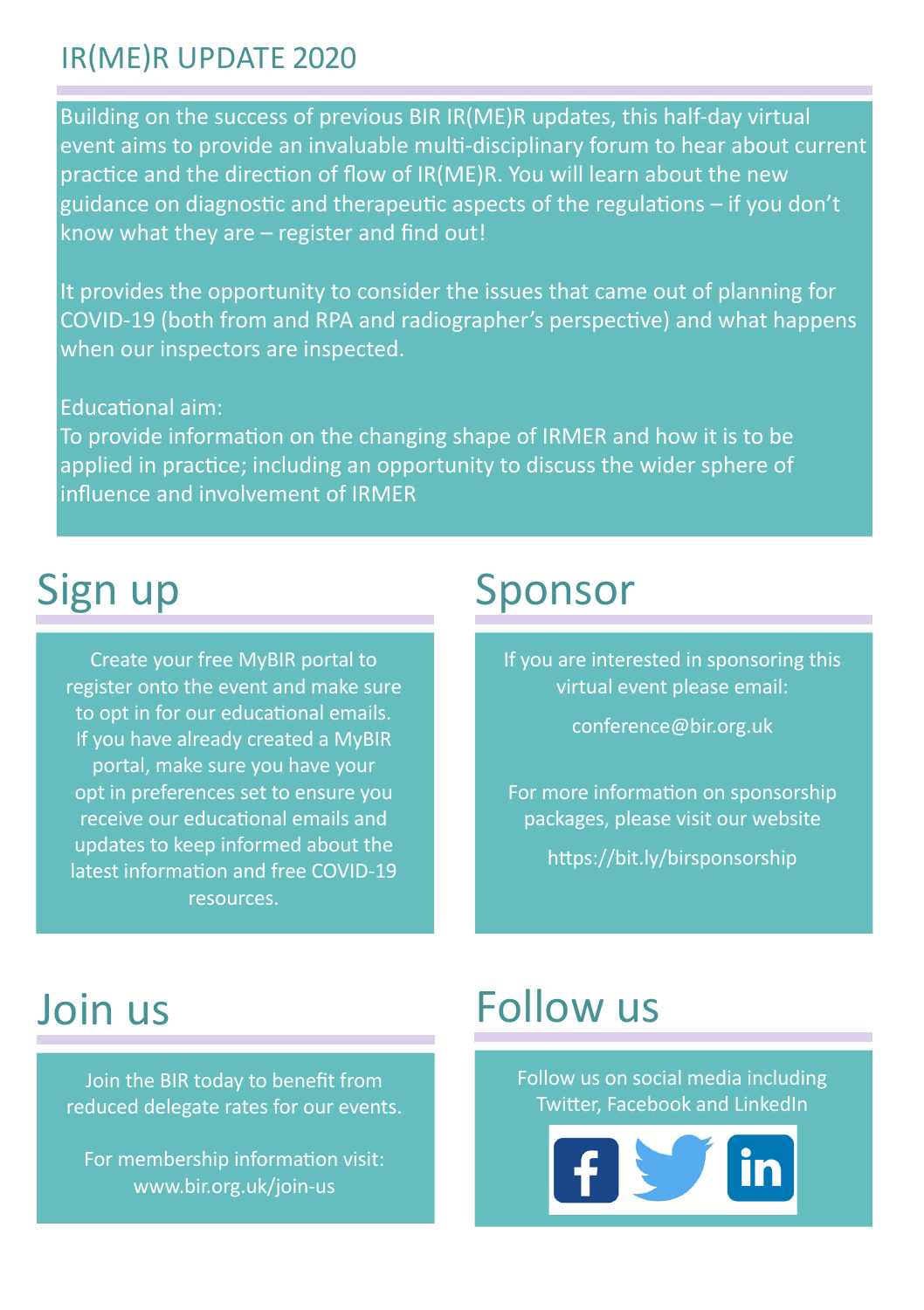| 13:00 | <b>Welcome and introduction</b><br>Mr Peter Hiles, Head of Radiation<br>Physics, Glan Clwyd Hospital                                                                                                                                  |
|-------|---------------------------------------------------------------------------------------------------------------------------------------------------------------------------------------------------------------------------------------|
| 13:05 | Setting up an NHS Nightingale<br>field hospital - Radiation<br>protection aspects<br>Dr Julie Horrocks, Head of<br>Radiation Safety, Barts Health<br><b>NHS Trust</b>                                                                 |
| 13:30 | <b>Setting up an NHS Nightingale</b><br>field hospital - Radiographers<br>perspective<br>Ms Alexandra Cook, Imaging<br>Workforce Transformation Lead,<br>NHS England (previously Lead<br>Radiographer, NHS Nightingale<br>London)     |
| 13:55 | Inspecting the inspectors -<br>experience of UK inspectors<br>being inspected by the IAEA<br>Ms Holly Warriner, IR(ME)R<br>Clinical Specialist Inspector, Care<br><b>Quality Commission</b>                                           |
| 14:20 | <b>Break and chat room</b>                                                                                                                                                                                                            |
| 14:35 | IR(ME)R guidance - outline of<br>the new and expanded guidance<br>on IR(ME)R for diagnostic<br>radiology                                                                                                                              |
|       | Dr Stewart Redman, Consultant<br>Radiologist, Royal United<br>Hospitals Bath NHS Foundation<br>Trust; Radiation Protection<br>Adviser, Royal College of<br>Radiologists                                                               |
| 15:00 | IR(ME)R guidance - outline of<br>the new and expanded guidance<br>on IR(ME)R for Radiotherapy<br>Mr John Burton, Principal<br>Radiographer (Pre-Treatment,<br>Radiotherapy), Edinburgh<br>Cancer Centre - Western General<br>Hospital |
| 15:25 | Panel Q&A                                                                                                                                                                                                                             |

# 25 SEPTEMBER 2020

### Programme Organiser

Mr Peter Hiles, Head of Radiation Physics, Glan Clwyd Hospital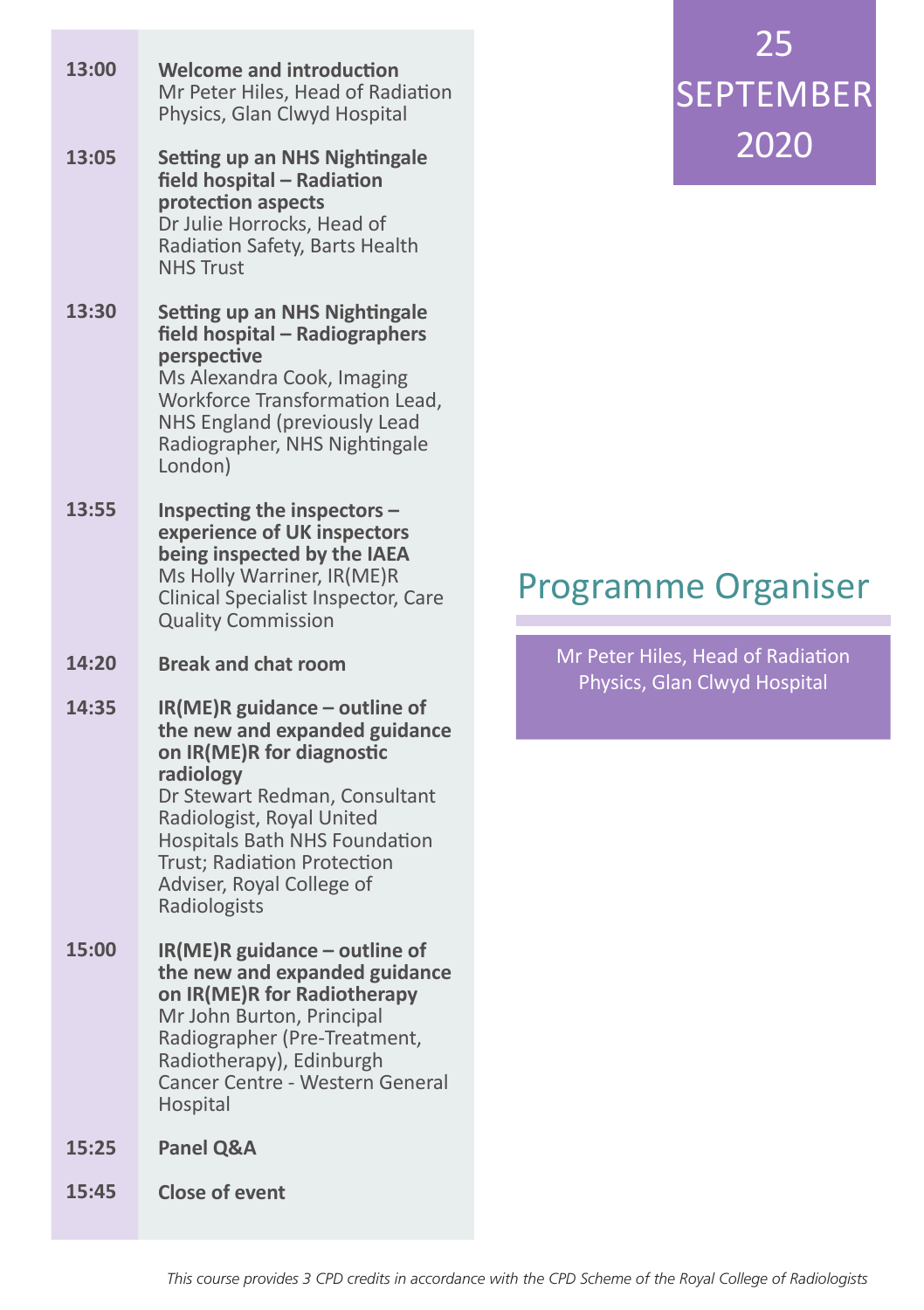

### COMPLIANCE WITH IR(ME)R WITH DOSEMONITOR®

The Ionising Radiation (Medical Exposure) Regulations (IR(ME)R) 2017, which came into effect 6 February 2018, lays down a framework to protect patients from the hazards associated with ionizing radiation. Clinical imaging departments can ensure compliance with the new regulations and guidelines by implementing DoseMonitor® to measure, control, and monitor radiation dose for patients. DoseMonitor is fully automated and is known for its easy-to-use interface for frictionless compliance in less time.

#### **DoseMonitor® answers these requirements for IR(ME)R:**

#### **6.** – Procedures and Quality Assurance

- Alerts are sent immediately to appropriate staff so that corrective action can be taken without undue delay.
- Reports can be exported to Excel and automatically sent (e.g. daily, monthly, quarterly) to appropriate groups.
- Easy-to-use interface with unique access based on role.
- Review low dose scans and their associated image quality to drive consistency in imaging practices.

#### **6.5.c.** – Use and Regular Review of Diagnostic Reference Levels

■ Set National UK DRLs and/or local DRLs, review when DRLs are exceeded, and compare exposure levels regularly.

#### **6.6.** – Dose Constraints for Medical Exposure

Set individual dose threshold limits in advance, and ensure the constraints are consistent with the dose limit for the sum of doses to the same individual from all authorized practices.

#### **8.** – Accidental and Unintended Exposure Incidents

- Create alerts for elevated levels of exposure. High risk and extreme incident alerts can be set to automatically send to the manager for management visibility.
- Have all exam information readily available to report appropriately when notifying intended authorities.

#### **10.5.** – Sufficient Medical Data

■ Complete patient dose history information displayed in DoseMonitor to enable practitioner to decide whether there is sufficient net benefit for future exams. Dose data can be out-bounded to hospital's RIS.

#### **11.** – Justification of Medical Exposures

- Ability to justify high dose exposure exams (e.g. obese patient) in a customized drop-down menu and fillable text area and keep an audit of all justifications.
- Evaluate the risk of radiation exposure before exams take place using the DoseMonitor organ dose calculator (e.g. for asymptomatic individuals, research volunteers, and for health screening).
- Review doses and dose constraints for each individual or group in comparison to target dose over time.

#### **12.** - Optimisation

- Review individual exams in DoseMonitor to ensure dose is as low as reasonably practicable (ALARP).
- **Paediatrics**: Evaluate and track doses for children. Paediatric phantoms offer precise dose exposure.
- **High-dose examinations:** DoseMonitor records exams where doses exceed a threshold trigger level. Peak Skin Dose mapping is available for angiography and fluoroscopy procedures to identify high dose points visually.
- **Pregnancy**: NCICT and Virtual Dose monte-carlo phantom models can calculate the organ dose for pregnant patients and foetus dose at any stage of the pregnancy.
- **Clinical evaluation:** Export the patient dose report into the interpretive report (voice recognition software).

#### **13.** – Estimates of Population Doses

Sort data and chart the doses given by age and gender, and easily provide reports to the Secretary of State.

#### **17.** – Education and Training

- Use DoseMonitor as an educational tool by pinpointing exams with dose values that are out of range.
- **■** Improve radiologic procedures throughout facilities by establishing best-practices based on data.

*DoseMonitor® is manufactured by PHS Technologies Group, a subsidiary of PACSHealth*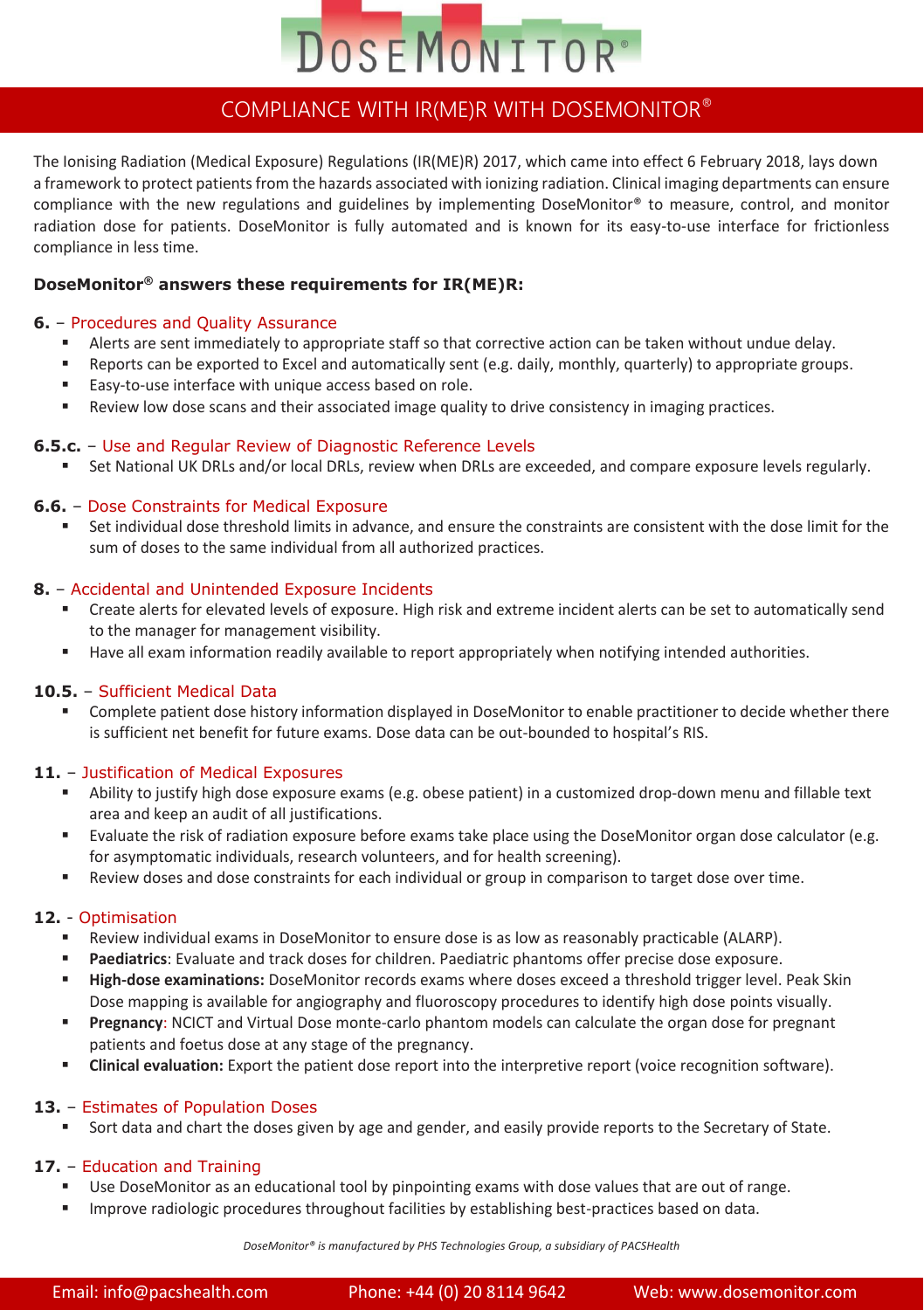# Biographies



#### **Mr Peter Hiles, Head of Radiation Physics, Glan Clwyd Hospital**

Mr Peter Hiles is Head of Radiation Physics in North Wales and the current chair of the BIR's Radiation Protection Special Interest Group. He is also one of the BIR trustees of the Mayneord Philips Trust.

He has over 30 years experience in medical physics and has acted as an adviser to the IAEA and EU on radiation protection and quality assurance.



#### **Dr Julie Horrocks, Head of Radiation Safety, Barts Health NHS Trust**

Dr Julie Horrocks is Head of Radiation at Barts Health NHS Trust and is an honorary professor of Medical Physics in the Department of Medical Physics and Biomedical Engineering at UCL. Julie has over 30 years' experience in diagnostic X-ray physics and radiation protection.



**Ms Alexandra Cook, Imaging Workforce Transformation Lead, NHS England (previously Lead Radiographer, NHS Nightingale London)**

Ms Alexandra Cook started her career in the NHS as a HCA in 2007 where she was supported by Oxford University Trust to become a radiographer and she graduated in 2011. Alex worked as a radiographer and senior radiographer until 2014 at the John Radcliffe Hospital, Oxford working in plain film, Interventional and Cath lab.

In 2014 Alex moved to the Royal Brompton Hospital and in 2016 was part of the team at Chelsea and Westminster Foundation Trust to open the Cath lab service. In 2018 she joined the Imaging department and the deputy head of imaging. This year Alex moved on to the Nightingale to set up and be the Lead Radiographer and the Interim Site Lead at Whipps Cross at Barts Health. As of September 2020 Alexandra Cook has taken the role of Imaging Workforce Transformation Lead at NHS England.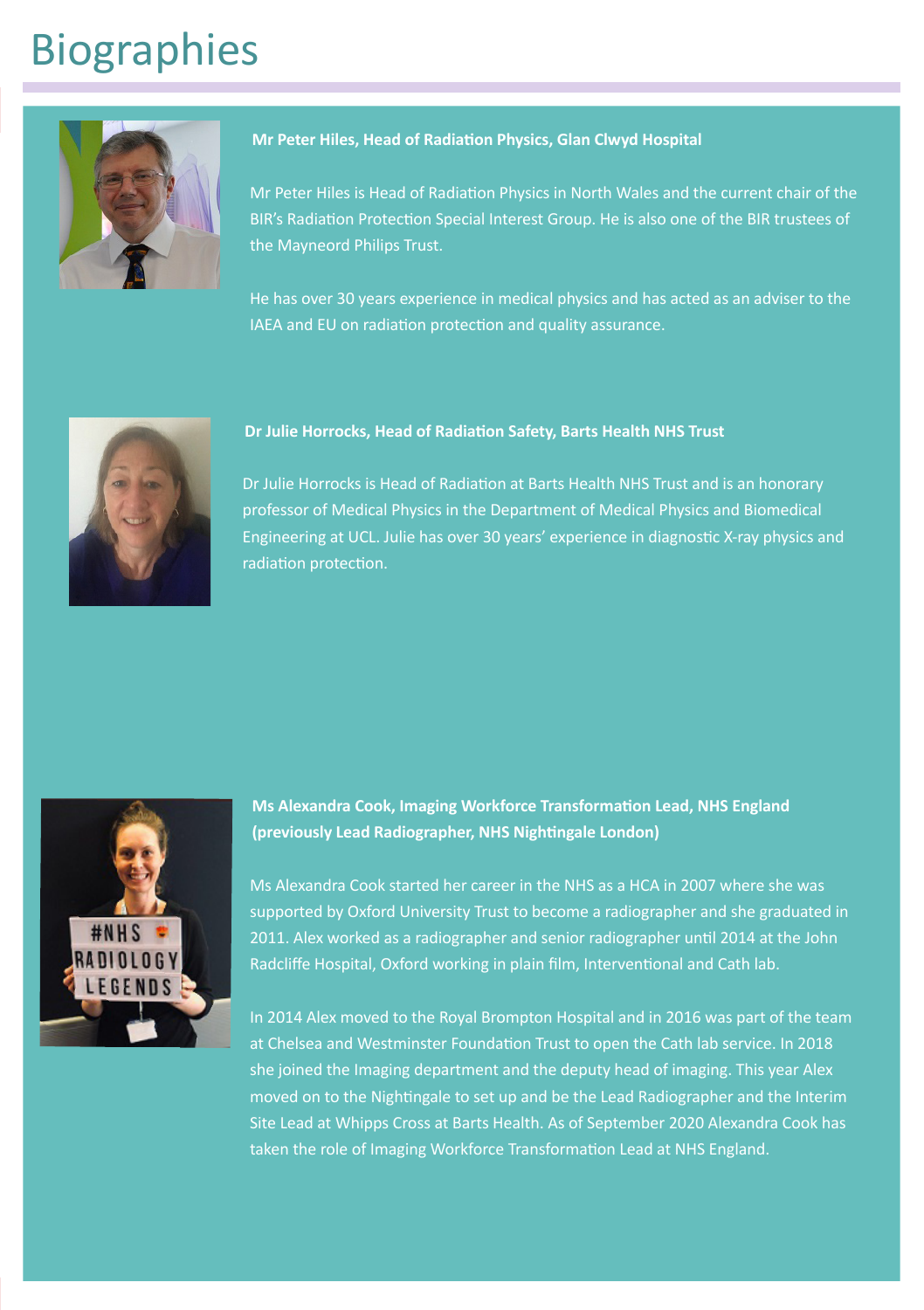# Biographies



#### **Ms Holly Warriner, IR(ME)R Clinical Specialist Inspector, Care Quality Commission**

Ms Holly Warriner worked as a diagnostic radiographer for 6 years before joining the CQC and has been working as an inspector for almost 5 years.

Within the IR(ME)R team, Holly leads on the policy and process elements in the team whilst also carrying out inspections and investigating SAUE notifications.



**Dr Stewart Redman, Consultant Radiologist, Royal United Hospitals Bath NHS Foundation Trust; Radiation Protection Adviser, Royal College of Radiologists**

Dr Stewart Redman has been a Consultant Radiologist at the Royal United Hospitals, Bath since 2007. He chairs the local Radiation Protection Committee and sits on 2 other Radiation Protection Committees.

Stewart is Honorary Secretary of the British Nuclear Medicine Society, a Clinical Radiation Expert for the Health Research Authority and sits on ARSAC. In 2019 he was appointed as the Radiation Protection Adviser at the RCR. He was a working party member for the "IR(ME)R – Implications for clinical practice in diagnostic imaging, interventional radiology and diagnostic nuclear medicine" guidance.



#### **Mr John Burton, Principal Radiographer (Pre-Treatment, Radiotherapy), Edinburgh Cancer Centre - Western General Hospital**

Mr John Burton is the Principal Radiographer (Pre-Treatment, Radiotherapy) at the Edinburgh Cancer Centre - Western General Hospital.

John also chaired the working party for RT Board (ScoR / IPEM / RCR) which produced the newest version of Irmer guidelines for RT practice: https://www.rcr.ac.uk/sites/ default/files/guidance-on-irmer-implications-for-clinical-practice-in-radiotherapy.pdf